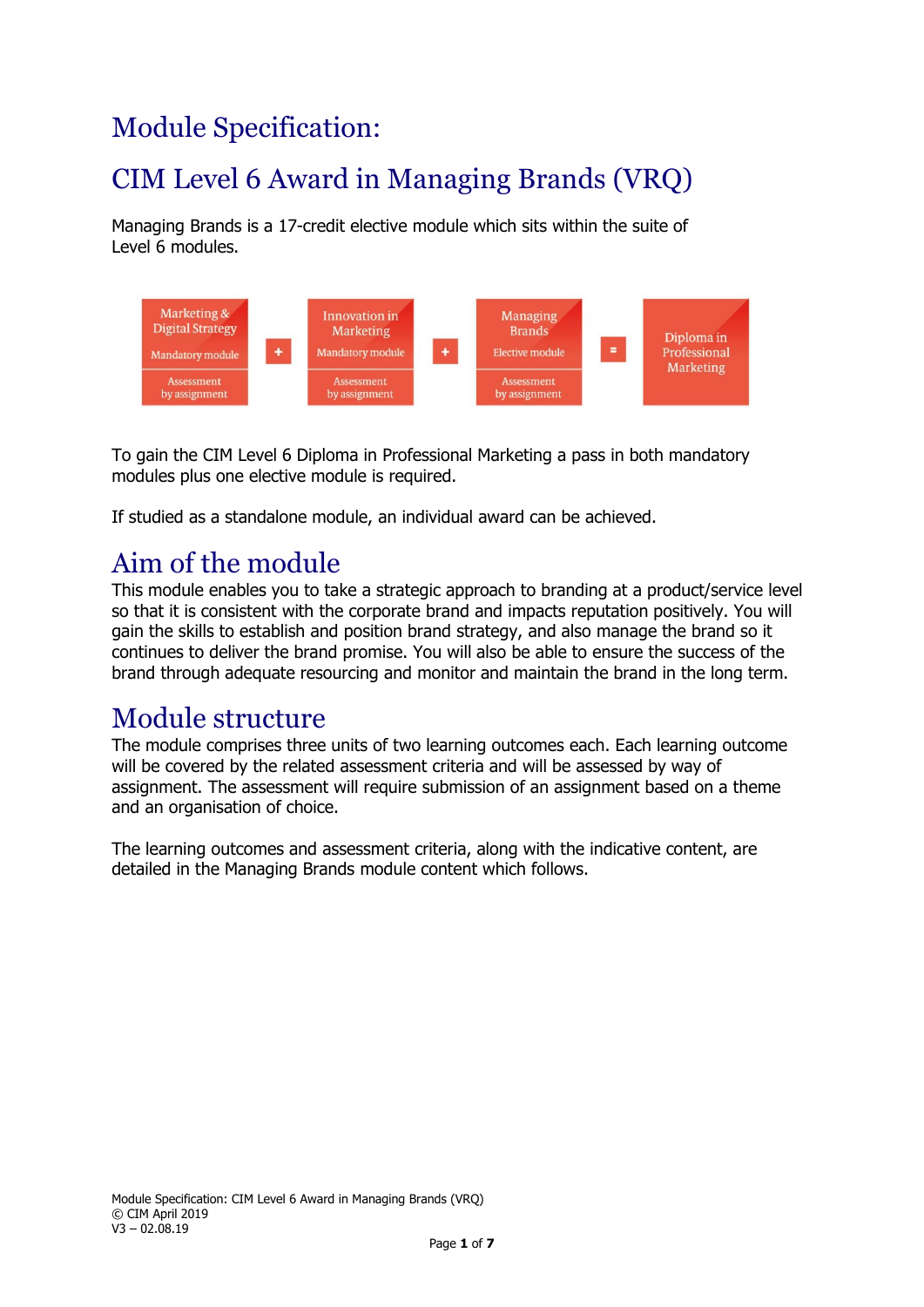### CIM Level 6 Diploma in Professional Marketing (VRQ) Qualification Specification

Please refer to the CIM Level 6 Diploma in Professional Marketing Qualification Specification for all other information relating to the CIM Level 6 Diploma in Professional Marketing including:

- CIM Professional Marketing Competencies
- The Level 6 qualification structure
- Who it is for
- Entry requirements
- The Modular Pathway
- Progression
- Credits and Total Qualification Time (TQT)
- Modes of study
- How it is assessed assessment methodology
- How the assessment is delivered and when
- How it is graded
- When are results issued?
- Module specifications
- What we mean by command words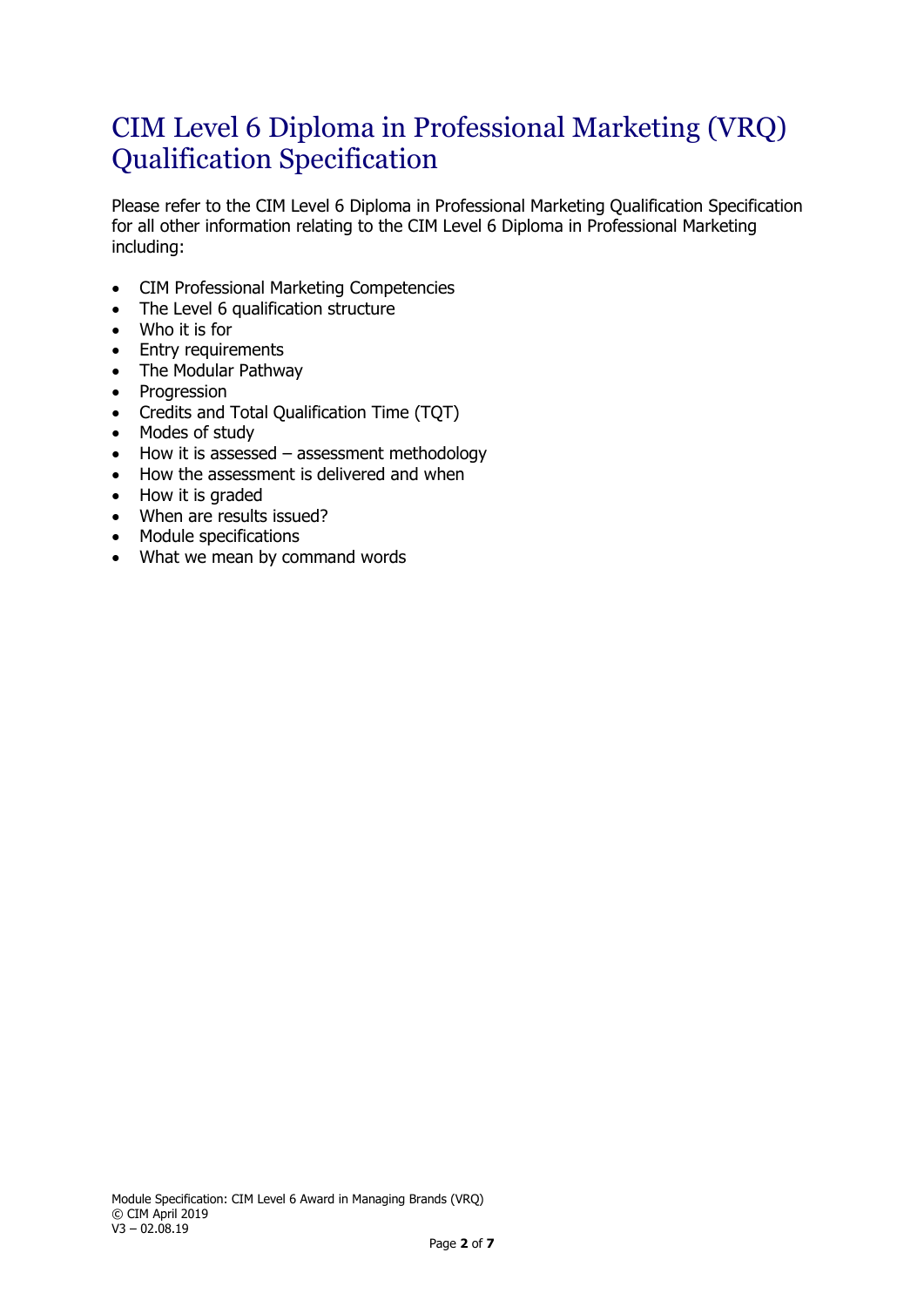# Module Content: Managing Brands (elective)

| Level 6 | Credit value: 17 | Total Qualification Time: 170 hours |
|---------|------------------|-------------------------------------|
|         |                  | Guided Learning Hours: 150 hours    |

#### **Purpose statement**

This module develops the concepts of brand promise through brand strategy and effective management of the brand. The module covers three units: the first unit develops knowledge of branding concepts, value positioning and strategy; the second unit covers the development of brand identity and successful brand strategy; and the third unit is about the application of techniques to evaluate and manage resources and metrics to deliver a successf branding plan.

| <b>Assessment</b>             | <b>Module weighting</b>                                                                                                                                  |
|-------------------------------|----------------------------------------------------------------------------------------------------------------------------------------------------------|
| Organisation based assignment | LO $1 - 15%$ weighting<br>LO $2 - 15%$ weighting<br>LO $3 - 15%$ weighting<br>LO $4 - 20%$ weighting<br>LO $5 - 15%$ weighting<br>LO $6 - 20%$ weighting |

### **Overarching learning outcomes**

By the end of this module learners should be able to:

#### **Brand Strategy**

- Understand how brands are defined and positioned to add value to organisations
- Assess the elements of brand strategy

#### **Brand Management**

- Understand the factors that drive brand identity and success
- Develop a brand plan to deliver the brand strategy

#### **Brand Metrics**

- Apply a range of techniques to manage the resources to deliver the brand plan
- Interpret brand metrics and adapt the brand plan for continuous improvement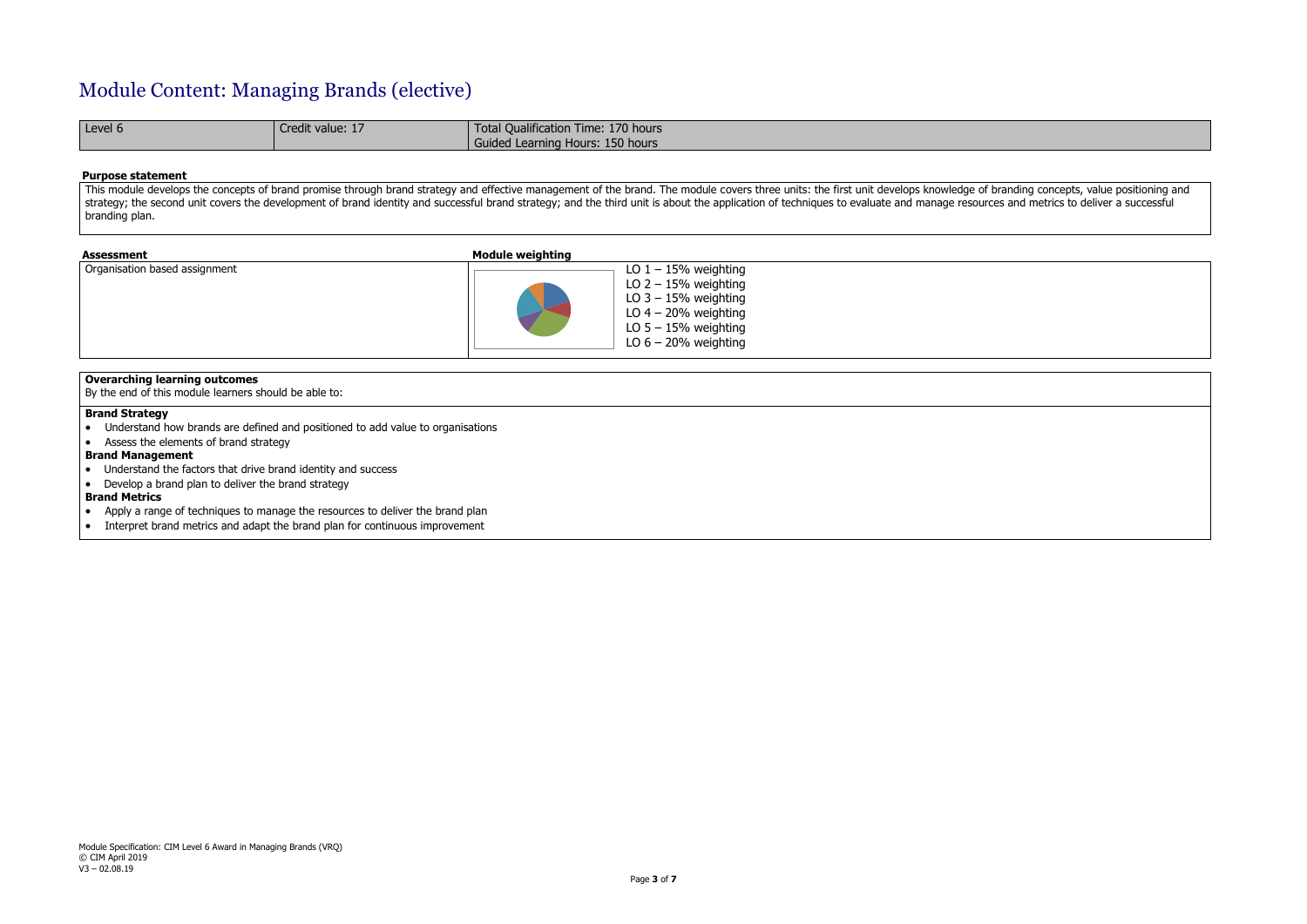# Unit 1: Brand Strategy

| <b>Learning Outcomes</b><br>The learner will:                                        | <b>Assessment Criteria</b><br>The learner can:                                               | <b>Indicative Content</b>                                                                                                                                                                                                                                                |  |
|--------------------------------------------------------------------------------------|----------------------------------------------------------------------------------------------|--------------------------------------------------------------------------------------------------------------------------------------------------------------------------------------------------------------------------------------------------------------------------|--|
| 1. Understand how brands are defined and<br>positioned to add value to organisations | 1.1 Appraise the elements that define<br>brands                                              | Elements -<br>$\bullet$<br>Promise<br>$\circ$<br>Perception<br>Trust<br>$\Omega$<br>Values<br>Voice<br>$\circ$<br>Personality<br>$\circ$<br>Soft and hard brands<br><b>Brand architecture</b><br>$\bullet$<br>Product branding and services/customer experience branding |  |
|                                                                                      | 1.2 Assess the relationship between the<br>customer and the positioning of the brand         | Customer motivation<br>$\bullet$<br>Customer journey<br>$\bullet$<br>Brand touch points<br>$\bullet$                                                                                                                                                                     |  |
|                                                                                      | 1.3 Evaluate ways in which digital<br>techniques can be used to improve brand<br>positioning | <b>Brand objectives</b><br>Relationships with customers<br>$\bullet$<br>Positioning attributes<br>$\bullet$<br>Personalisation<br>$\bullet$                                                                                                                              |  |
| 2. Assess the elements of brand strategy                                             | 2.1 Appraise the elements that combine to<br>form a brand strategy                           | Purpose<br>$\bullet$<br>Consistency<br>Emotional impact<br><b>Brand activation</b>                                                                                                                                                                                       |  |
|                                                                                      | 2.2 Assess the importance of using<br>marketing tools to develop a brand strategy            | Targeting<br>$\bullet$<br>Competitor analysis<br>Product/service mix<br>$\bullet$<br>Digital tools and media<br>Positioning perceptions                                                                                                                                  |  |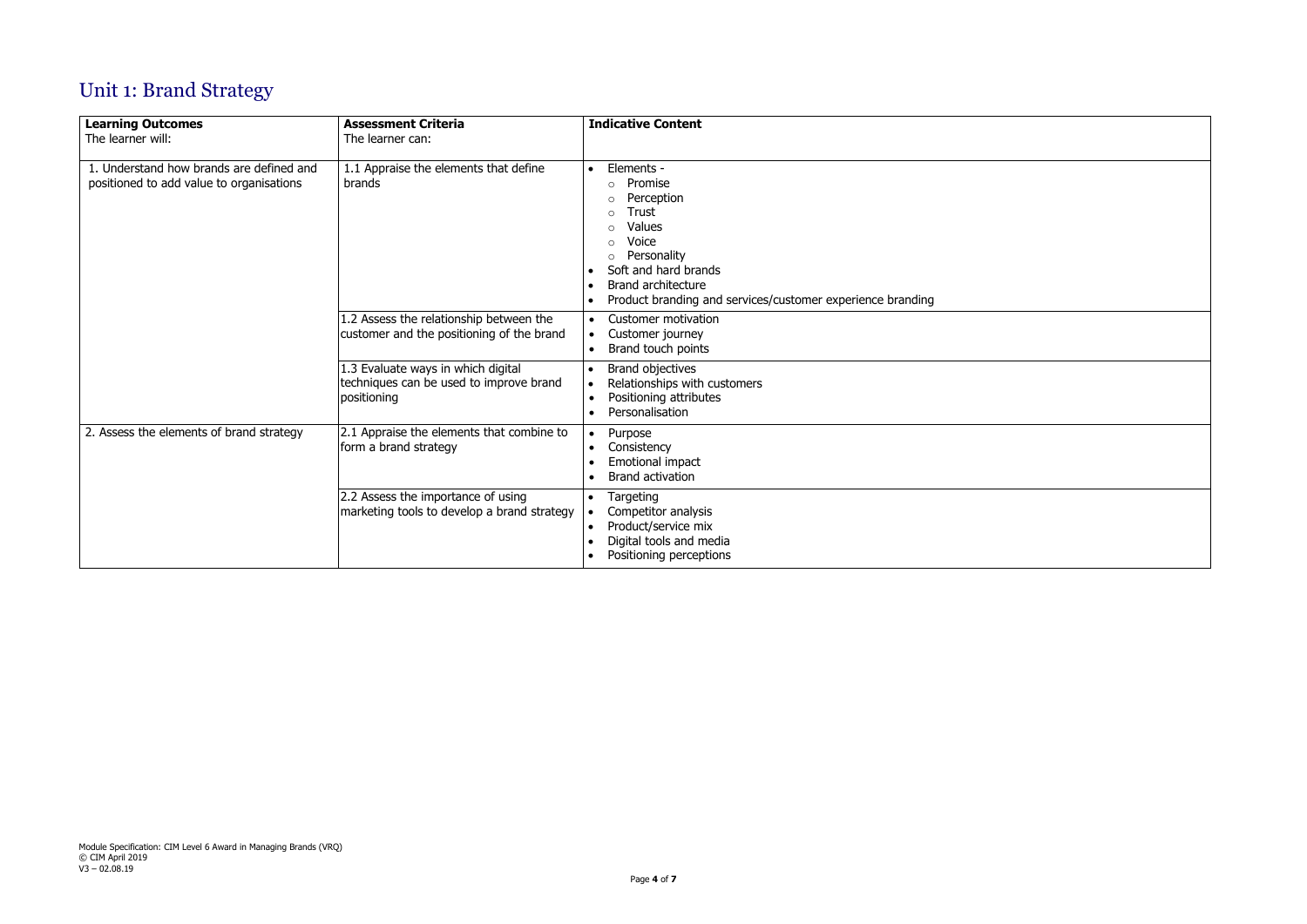# Unit 2: Brand Management



| <b>Learning Outcomes</b><br>The learner will:                      | <b>Assessment Criteria</b><br>The learner can:                                               | <b>Indicative Content</b>                                                                                                                                                                     |
|--------------------------------------------------------------------|----------------------------------------------------------------------------------------------|-----------------------------------------------------------------------------------------------------------------------------------------------------------------------------------------------|
| 3. Understand the factors that drive brand<br>identity and success | 3.1 Analyse the qualities of the<br>organisation that set them apart from the<br>competition | Brand relationship to organisational vision, mission and organisational<br>$\bullet$<br>Brand personality, profile and positioning<br>Relationships with employees and customers<br>$\bullet$ |
|                                                                    | 3.2 Assess the effectiveness of the<br>corporate brand.                                      | Factors that support the creation of a brand identity and image<br>$\bullet$<br><b>Brand value</b><br>$\bullet$<br>Brand equity<br>$\bullet$                                                  |
|                                                                    | 3.3 Evaluate how brand identity is<br>reinforced within an organisation                      | External and internal branding activity<br>$\bullet$<br>Managing the brand portfolio<br>$\bullet$                                                                                             |
| 4. Develop a brand plan to deliver the brand<br>strategy           | 4.1 Create a brand plan                                                                      | Objectives<br>$\bullet$<br>Pricing strategy<br><b>Distribution</b><br>Market share and retention plan<br>$\bullet$<br>Campaigns<br>Synergy with organisational marketing plan                 |
|                                                                    | 4.2 Discuss barriers to brand building and<br>how they might be overcome                     | Market conditions<br>$\bullet$<br>Resource management<br>$\bullet$<br>Licensing/Trademarks/Global legislation<br>$\bullet$                                                                    |
|                                                                    | 4.3 Assess how well data is converted to<br>insight to improve the brand plan                | Marketing tools<br>$\bullet$<br>Market research and evaluation techniques<br>$\bullet$<br>Reliable information sources<br>$\bullet$<br>Analytical techniques<br>$\bullet$                     |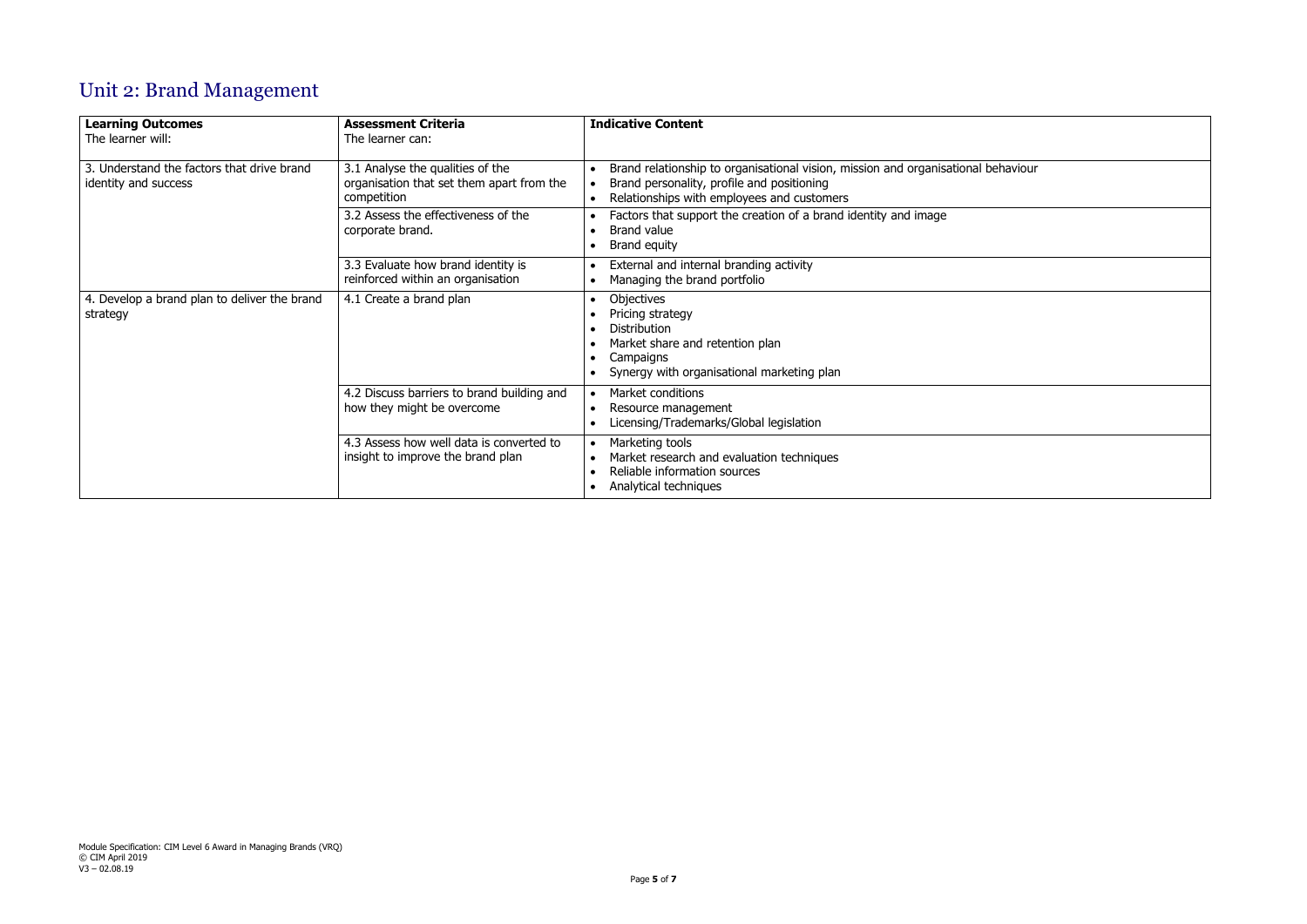

# Unit 3: Brand Metrics

| <b>Learning Outcomes</b><br>The learner will:                                       | <b>Assessment Criteria</b><br>The learner can:                                                         | <b>Indicative Content</b>                                                                                                                                                                                                  |
|-------------------------------------------------------------------------------------|--------------------------------------------------------------------------------------------------------|----------------------------------------------------------------------------------------------------------------------------------------------------------------------------------------------------------------------------|
| 5. Apply a range of techniques to manage the<br>resources to deliver the brand plan | 5.1 Analyse the human and physical<br>resources needed to support the brand<br>plan                    | Culture<br>$\bullet$<br><b>Skills</b><br>Outsourcing vs in-house<br>Global vs Local control of brand<br><b>Budget</b>                                                                                                      |
|                                                                                     | 5.2 Reflect on the effectiveness of the<br>contribution of brand management on<br>corporate reputation | Identity and image<br>$\bullet$<br>Crisis management<br>Positive and negative impact on corporate reputation<br>Maximising resources to achieve brand objectives                                                           |
| 6. Interpret brand metrics and adapt the<br>brand plan for continuous improvement   | 6.1 Assess the outcomes of a range of<br>brand metrics to determine the<br>performance of the brand    | Behaviour, perception and performance metrics<br>$\bullet$<br>Digital and offline evaluation tools<br>Brand equity/strength<br>Brand measurement dashboard<br>$\bullet$<br>Conversion tracking<br><b>KPIs</b><br>$\bullet$ |
|                                                                                     | 6.2 Recommend revisions to the brand plan<br>based on a range of metrics and analytics                 | Competitor intelligence<br>Digital tools<br>Real time metrics and long-term surveys<br>$\bullet$<br>Continuous improvement plans                                                                                           |